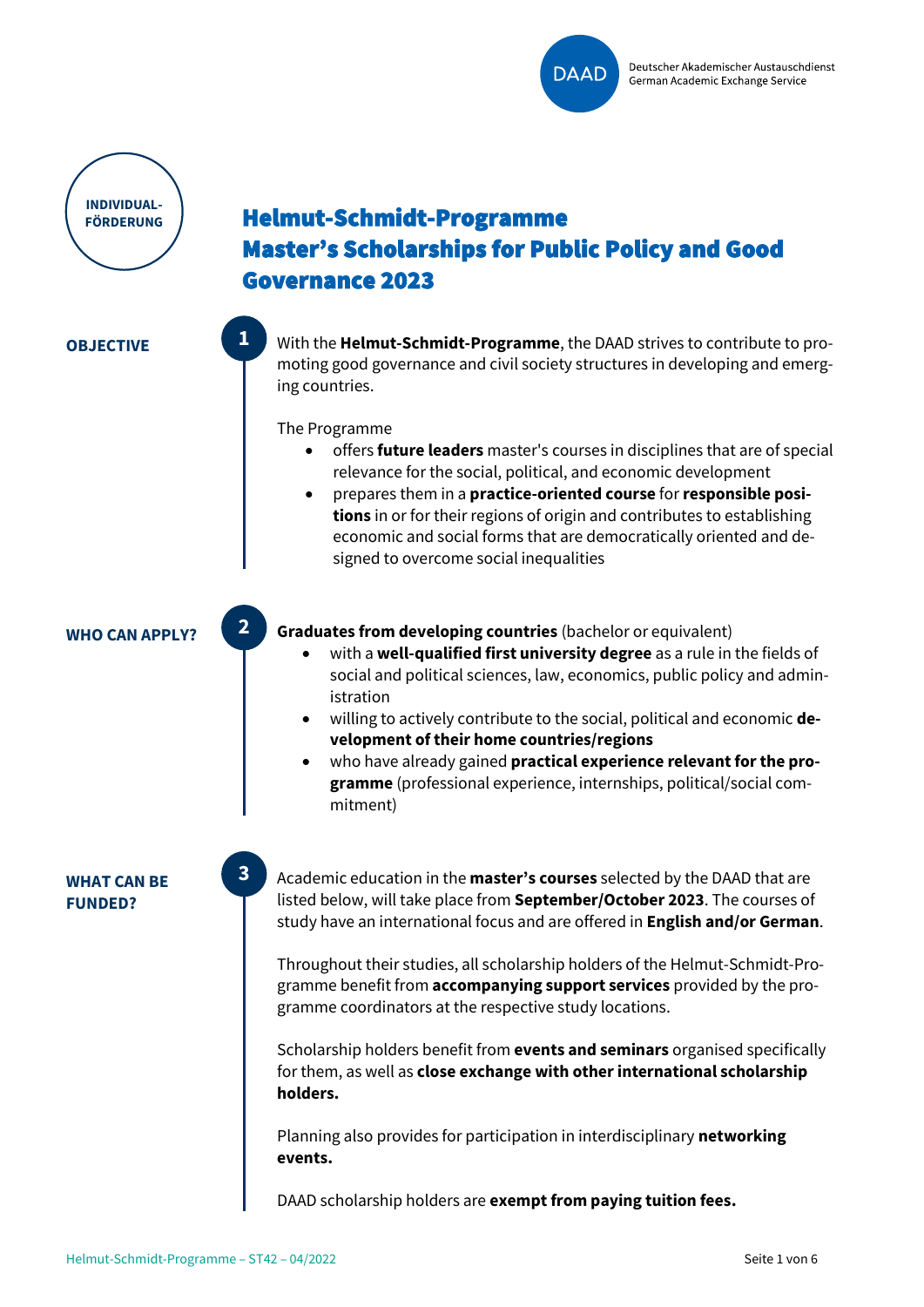

**4**

**5**

- **VALUE EXECUTE: • Scholarships (of currently € 931 per month)** for master's courses at German higher education institutions.
	- **Health insurance cover** in Germany
	- Appropriate **travel allowances** for travel between Germany and the respective developing countries
	- **A study and research grant**
	- **Rent subsidies** and **family supplements**, as applicable
	- Preceding **German language course** in Germany, lasting up to 6 months. Participation is mandatory.

The following deviation regarding funding benefits applies for the **'Social Protection'** programme, due to its blended learning concept: **A sur place rate of € 500** per month is paid in the **4th semester** (mandatory online semester in the student's country of origin or another developing country).

# **APPLICATION PROCESS**

All applications must be submitted in **English or German**.

Please indicate clearly that you are applying for the DAAD **Helmut-Schmidt-Programme** (Master's scholarships in Public Policy and Good Governance). You may apply for up to two courses of study from the list below.

- 1. Please complete the DAAD application form 'Application for a research/study scholarship' (see Attachment 2) only once and indicate your selected master's course or courses, in the latter case clearly indicating your **first and second priority.**
- 2. If you are applying for two master's courses: Please submit a single application for both master's courses, and only **one letter of motivation.** In this letter, you should explain in detail, why you chose the respective master's courses as well as your reasons for prioritising.
- 3. Please submit the application form to the master's courses of your choice (no more than two), along with the required documents (see below). Scholarship applications are only accepted **via the master's courses**.

**SELECTION The selection** will be made by a selection committee in **October/November 2022**. The committee comprises professors from the participating master's courses and representatives of the DAAD.

> Next step: The candidates that were proposed for a scholarship are contacted by the DAAD and asked to **upload their full documents to the DAAD portal.** Please do not upload any application documents unless you are nominated by the DAAD.

**6**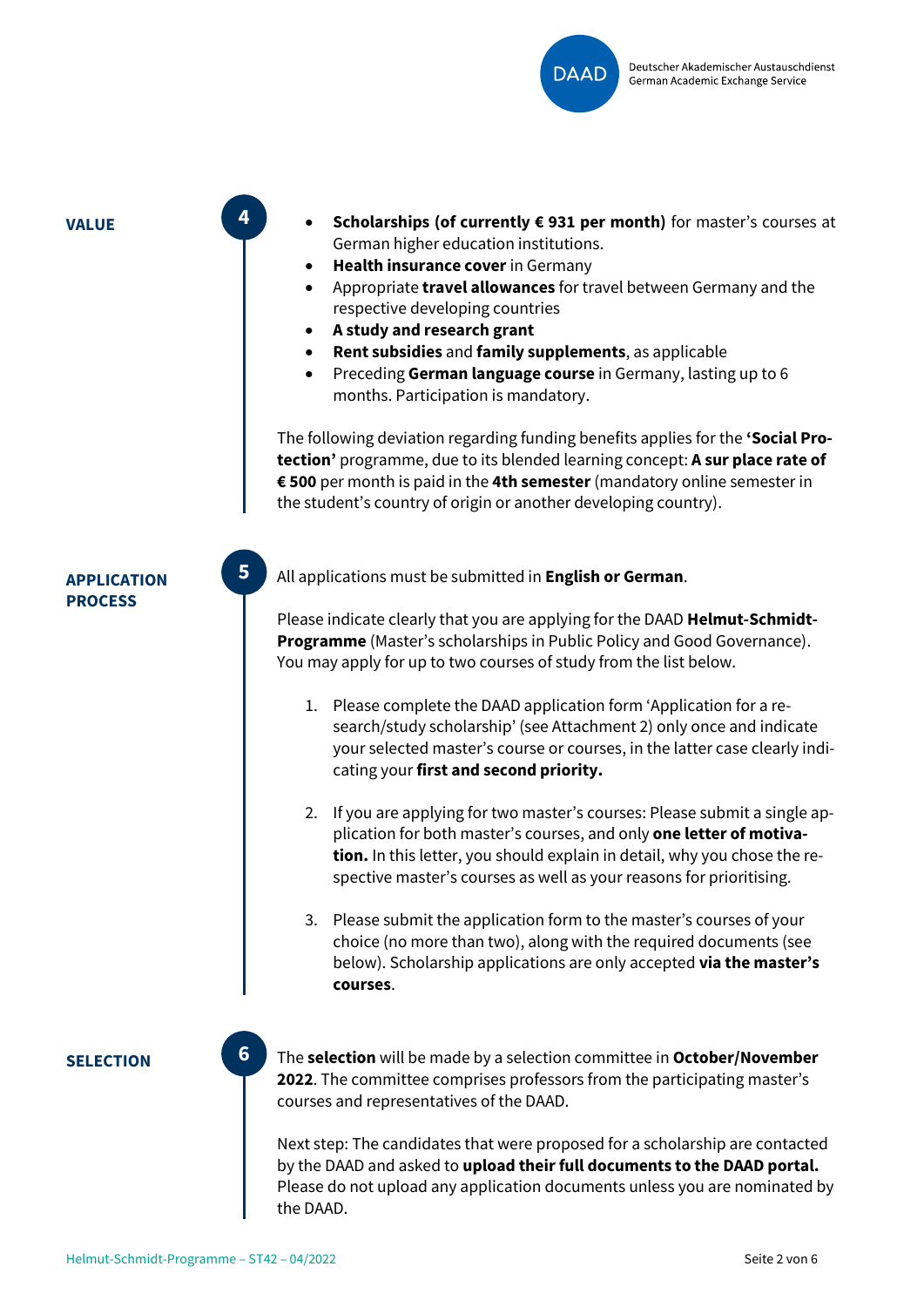

Important: Please make sure that you have a **full set of copies of your application documents** in PDF format. Please only submit original documents, if you are explicitly asked to do so by the master's course.

The selection process is finalised. **All applicants are informed in writing** after the end of the selection process. This will probably be the case in **mid to late December 2022**.

**SELECTION CRITERIA**

The most important selection criteria are:

- A conclusive account of **the applicant's academic, professional and personal motivation** for the study endeavour in Germany and for choosing and prioritising the master's courses
- This motivation also relates to the **goals of the Helmut Schmidt Programme**
- **Practical experience** relevant to the programme (work experience, internships or professional experience, political activities or service to your community, such as volunteering or work for charities or NGOs)
- A first **higher education degree completed with above-average grades** (top third of graduates)

**WHAT REQUIRE-MENTS MUST BE MET?**

**Applicants who already hold a master's degree** can only be considered in well-justified cases, if they can explain conclusively, why they would like to obtain another master's degree.

The following groups are **not eligible**:

- Applicants who obtained their **most recent higher education degree more than six years before** submitting their application
- Applicants who have resided in a country that is not included in the DAC list of developing and emerging countries for more than **15 months** at the time of the application deadline

All **master's courses have their own selection criteria** (degree, grades, language skills, work experience, etc.) that have to be met in addition to the DAAD's selection criteria.



**10**

**7**

**8**

**LANGUAGE SKILLS** The requirements for language skills and the required language certificates **vary depending on the respective master's course**.

**APPLICATION DOCUMENTS**

- The required application documents are:
	- **Checklist form**, signed with place and date indication
	- **DAAD application form** 'Application for a research/study scholarship' **(please type your answers or make sure they are easy to read)**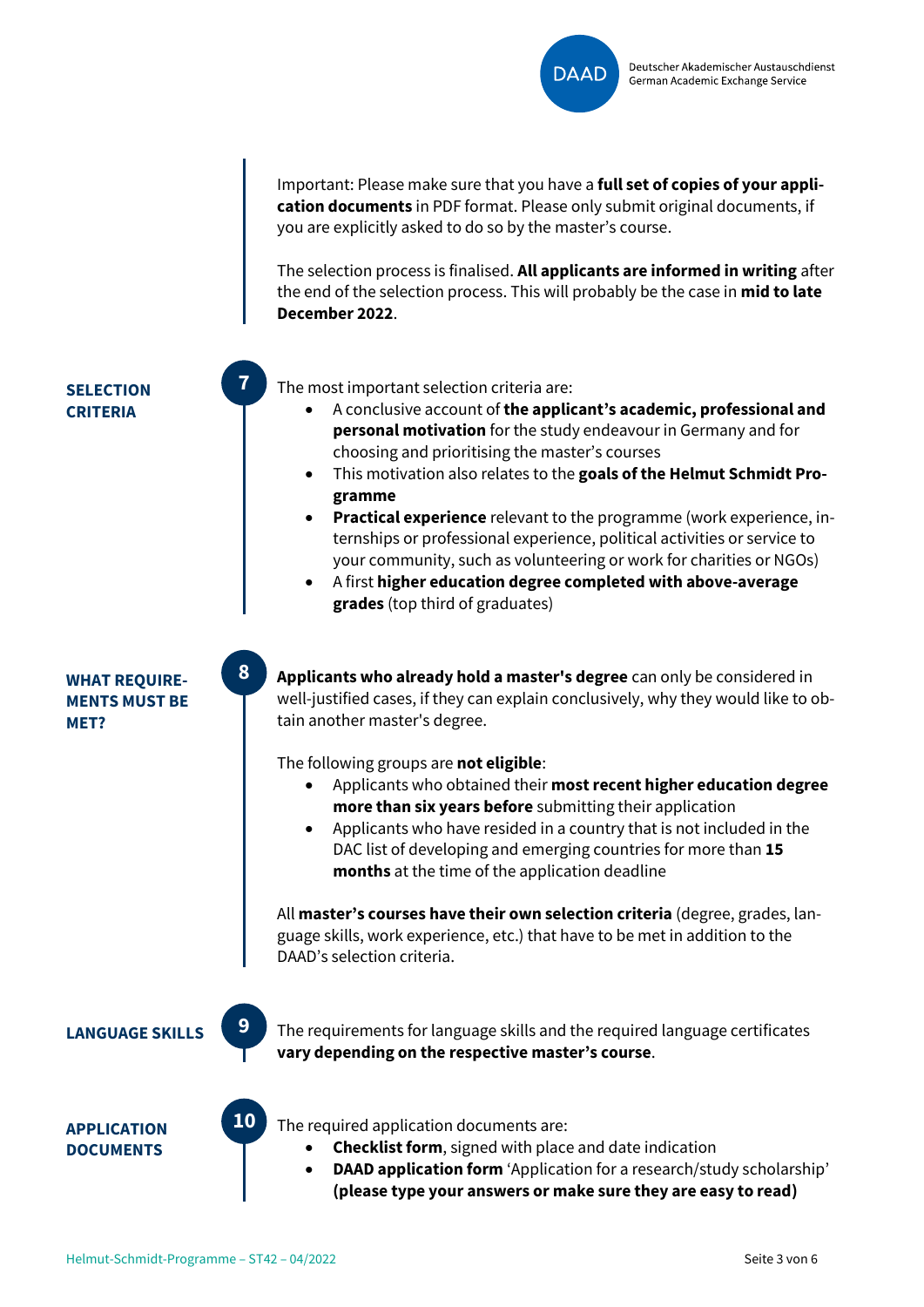

- **A single letter of motivation,** if you are applying for **two master's courses for both of them** including a precise account of your academic, professional and personal reasons for wishing to participate in the programme, as well as a detailed explanation of your choice of master's courses and prioritisation, no more than two pages long
- **A curriculum vitae in reverse chronological order without any unexplained gaps** (please use the [europass template\)](http://europass.cedefop.europa.eu/) including exact information about your studies, and on practical experience
- Copies of your **higher education degree certificates.** Please provide a certified translation if the original is not in German or English, and make sure these are clearly legible.
- Copy of your **full set of transcript of records.** Please provide an explanation of the grading system if this is not part of the transcript.
- Written confirmation for any **work experience, internship or professional experience**. This must be printed on headed paper, include a signature, the date of issue and a stamp; and/or proof of any **political activities or service** to your community, such as **volunteering or work for charities or NGOs,** if possible on headed paper, signed, dated and stamped.
- **Recent language certificates** (for English and/or German)
- **Current written reference** from your current employer or from a university lecturer if you are a student at present, on headed paper, signed, dated and stamped

The application period for all eight higher education institutions is from **1 June until 31 July 2022.**

**APPLICATION**

**LOCATION**

**APPLICATION DEADLINE**



**13**

**11**

Please submit your application documents for the master's course(s) and the DAAD scholarship to the **master's course(s) of your choice**, and not to the DAAD.

**PLEASE NOTE** Please note that applications may be rejected for formal reasons, if you submit any **documents that are difficult to read.**

> Applications **addressed to more than two higher education institutions** and/or that **do not contain a clear prioritisation** in the DAAD form and the letter of motivation, will be **excluded** from the selection process.

**Only applications including all required documents will be considered.** Applications sent to the DAAD will not be forwarded to the respective higher education institution(s). Such application documents including any attachments, samples, etc. will become the property of the DAAD, without any compensation. They will not be returned.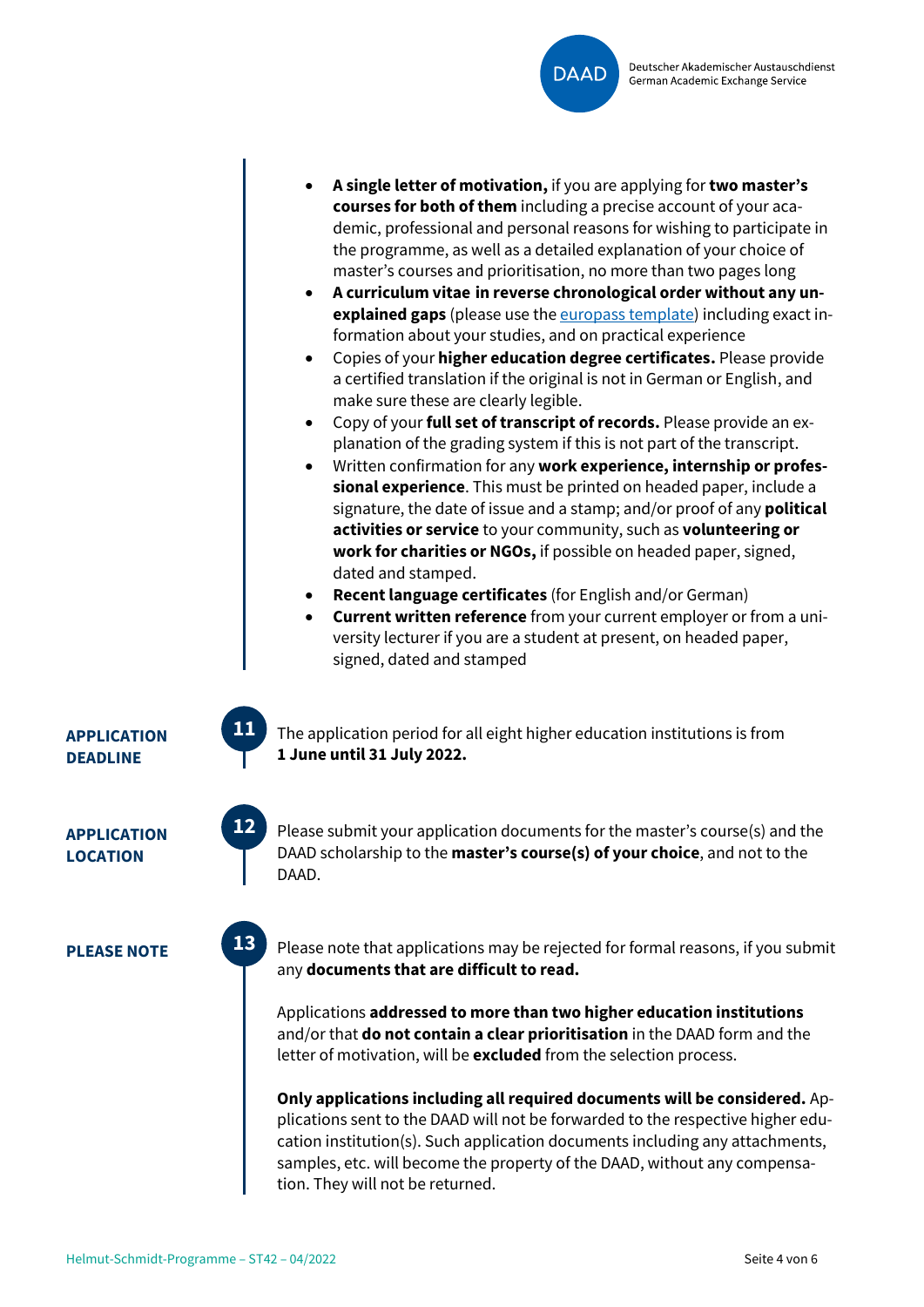

Any deviations from the application process will result in exclusion from the selection process.

For further information, please contact the **master's courses** contact persons

## **INFORMATION AND ADVISORY CENTRES**

**MORE DETAILED INFORMATION**



**14**

The following master's courses are part of the Helmut-Schmidt-Programme (Master's Scholarships for Public Policy and Good Governance):

## **1. [Social Protection](https://www.h-brs.de/en/sv/master/social-protection)**

(see list below).

**Hochschule Bonn-Rhein-Sieg** (teaching language: English, duration: 4 semesters) Blended learning concept: 1st semester at the higher education institution 2nd semester online, usually in Germany 3rd semester, practical term in Germany/home country/third country 4th semester online, dedicated to preparing the master's thesis in the home country/developing country Email: [info@ma-socialprotection.de](mailto:info@ma-socialprotection.de)

**2. [Development and Governance](http://www.ma-dev-gov.de/) University of Duisburg-Essen** (teaching language: English, duration: 2 semesters) Email[: ma-devgov@uni-due.de](mailto:ma-devgov@uni-due.de)

#### **3. [Public Policy](https://www.uni-erfurt.de/en/brandtschool/studies/master-of-public-policy/about-the-program) Willy Brandt School of Public Policy at the University of Erfurt** (teaching language: English, duration: 4 semesters) Please apply [online.](https://www.uni-erfurt.de/en/brandtschool/studies/admissions/scholarships#c42048) Email[: admissions-mpp@uni-erfurt.de](mailto:admissions-mpp@uni-erfurt.de)

## **4. [Peace and Conflict Studies](https://www.pacs.ovgu.de/Study+Programme.html) University of Magdeburg** (teaching language: English, duration: 4 semesters) Email[: pacs@ovgu.de](mailto:pacs@ovgu.de)

**5. [Management in Nonprofit-Organisationen](https://www.hs-osnabrueck.de/studium/studienangebot/master/management-in-nonprofit-organisationen-ma/) Hochschule Osnabrück** (teaching language: German, duration: 4 semesters) Email: [ppgg@hs-osnabrueck.de](mailto:ppgg@hs-osnabrueck.de)

# **6. [Development Studies](https://www.uni-passau.de/en/ma-devstudies/) University of Passau** (teaching language: English, duration: 4 semesters)